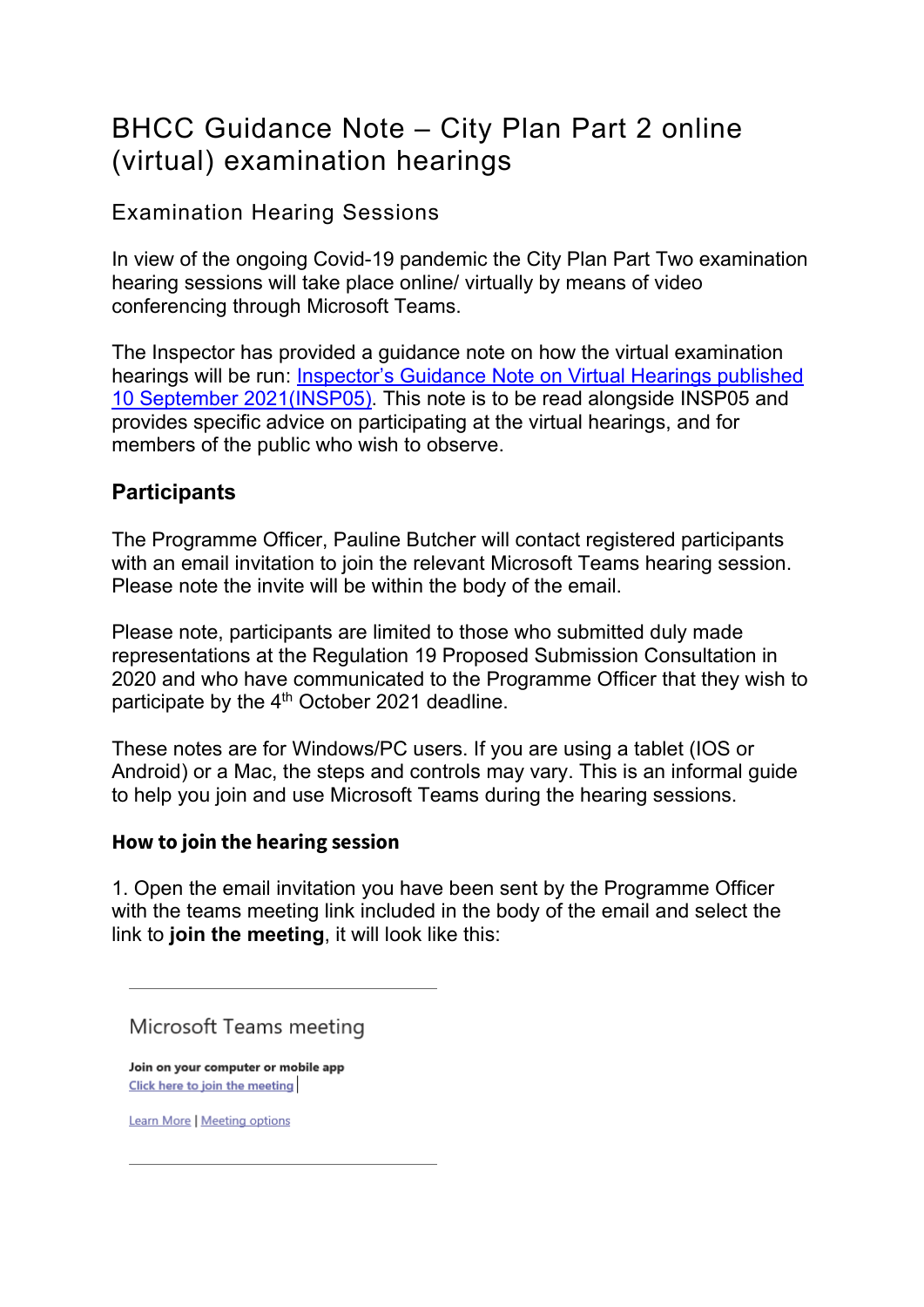Please note that if you are participating in more than one hearing session you will receive a separate invitation for each session.

This will take you to the '**Choose your video and audio options'** Please refer to the Inspector's Guidance note on use of backgrounds.

You're given the option to switch your microphone (mic) and camera on before you join the meeting.

Keep your microphone muted when you're not speaking. This helps cut down background noise.

#### 2. Select '**Join now'**

3. You will be held in a virtual 'lobby' until you are let into the hearing session by the Programme Officer.

#### **How to turn your camera and microphone on and off**

When it's your turn to speak, unmute your mic. Use the microphone icon button at the top of the screen to switch on/off, or use the keyboard shortcut CTRL + shift + M. Do this again to switch your mic off.

Use the camera icon button at the top of the screen to turn your camera on and off. You can also use the keyboard shortcut CTRL + shift + O.

For the hearings, the Inspector has confirmed she would like the opportunity to see all participants on screen if possible. In small sessions she will ask participants to have cameras on all the time; in larger hearing sessions people will be asked to turn their cameras off.

#### **Raise your hand**

When you want to join the discussion or ask a question, raise your hand. This will let the Inspector know that you want to speak. To raise your hand, select the 'show reactions' icon which looks like an emoji with a hand and select the hand icon:

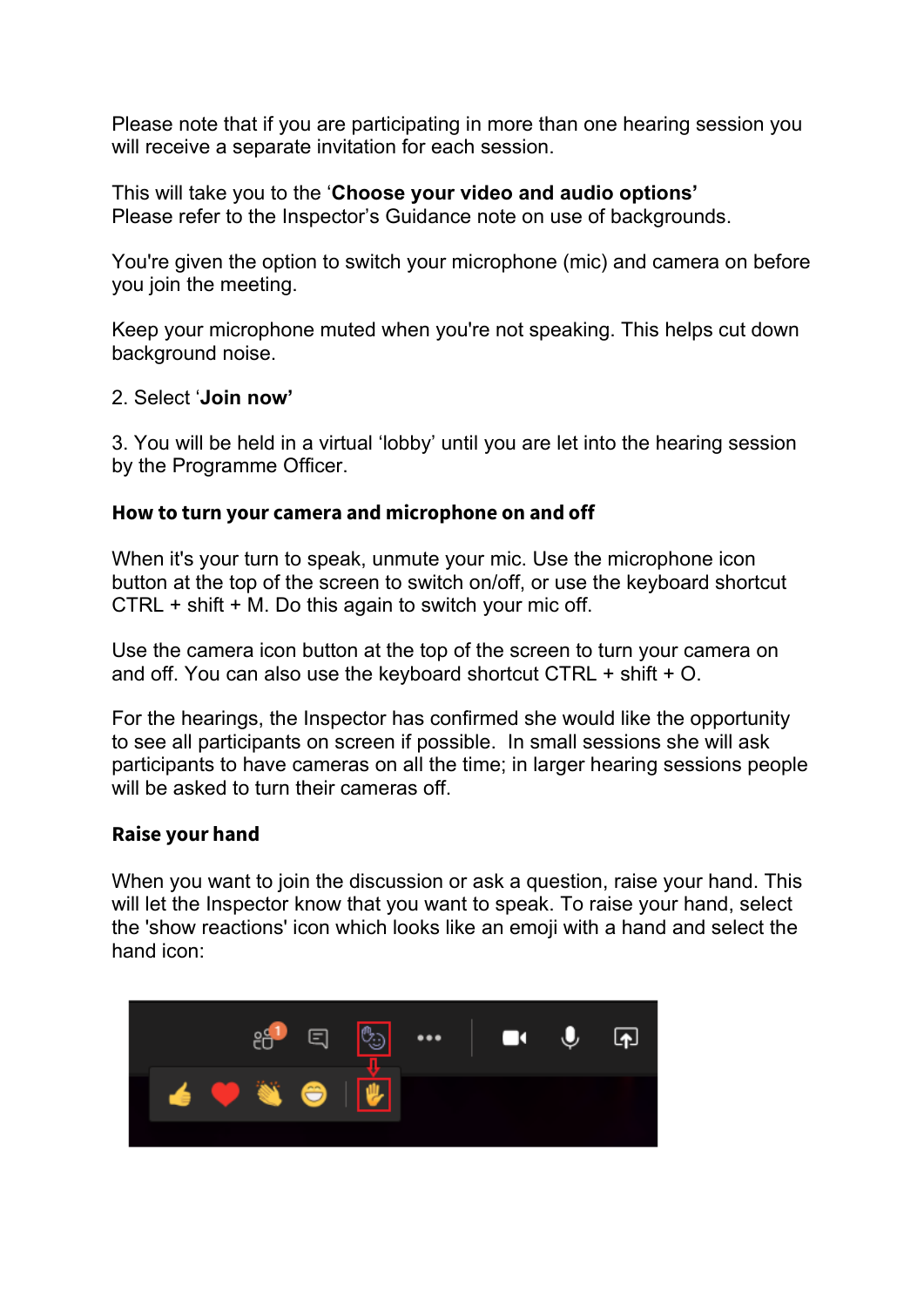#### **Hearing Session breaks**

At mid-session breaks participants should not log out, but please ensure that cameras and microphones are turned off.

At the end of each hearing session the Inspector will ask all participants to log out.

To log out/ leave the meeting, select the red 'Leave' button to leave.

#### **Participants without access to the internet**

Participants without access to the internet can dial-in to the virtual hearing by telephone. The telephone number and ID will be provided in the invitation if you have specified to the Programme Officer by 4th October that you need the telephone option. It will look like this:

## Microsoft Teams meeting

Join on your computer or mobile app Click here to join the meeting Or call in (audio only) +xx xx xxxx xxxx, xxxxxxxx# United Kingdom, London xxxx xxxx xxxx xxxx xxxxx# United Kingdom (Toll-free) Phone Conference ID: XXX XXX XXX# Find a local number | Reset PIN Learn More | Meeting options

If you are a telephone participant, once admitted to the meeting, you can use the following controls:

- 1. Enter \*6 on your keypad to mute/unmute your microphone
- 2. Enter \*5 on your keypad to raise and lower your hand

When participants join using the Dial-In option the phone number is masked for all participants including meeting organiser.

### **How to view the hearings if not participating**

The hearing sessions will be streamed live on the council's YouTube Channel: *[BHCC Democracy -](https://www.youtube.com/channel/UCAjEUgv_cindE1qlOIqMyMA) YouTube* for non-participants and the public to watch as they would for in person hearings.

The streaming link to each Hearing session will become available via the Channel when each Hearing Session begins. To view the hearing session live, please follow the link to You Tube: *[BHCC Democracy -](https://www.youtube.com/channel/UCAjEUgv_cindE1qlOIqMyMA) YouTube*, click on the